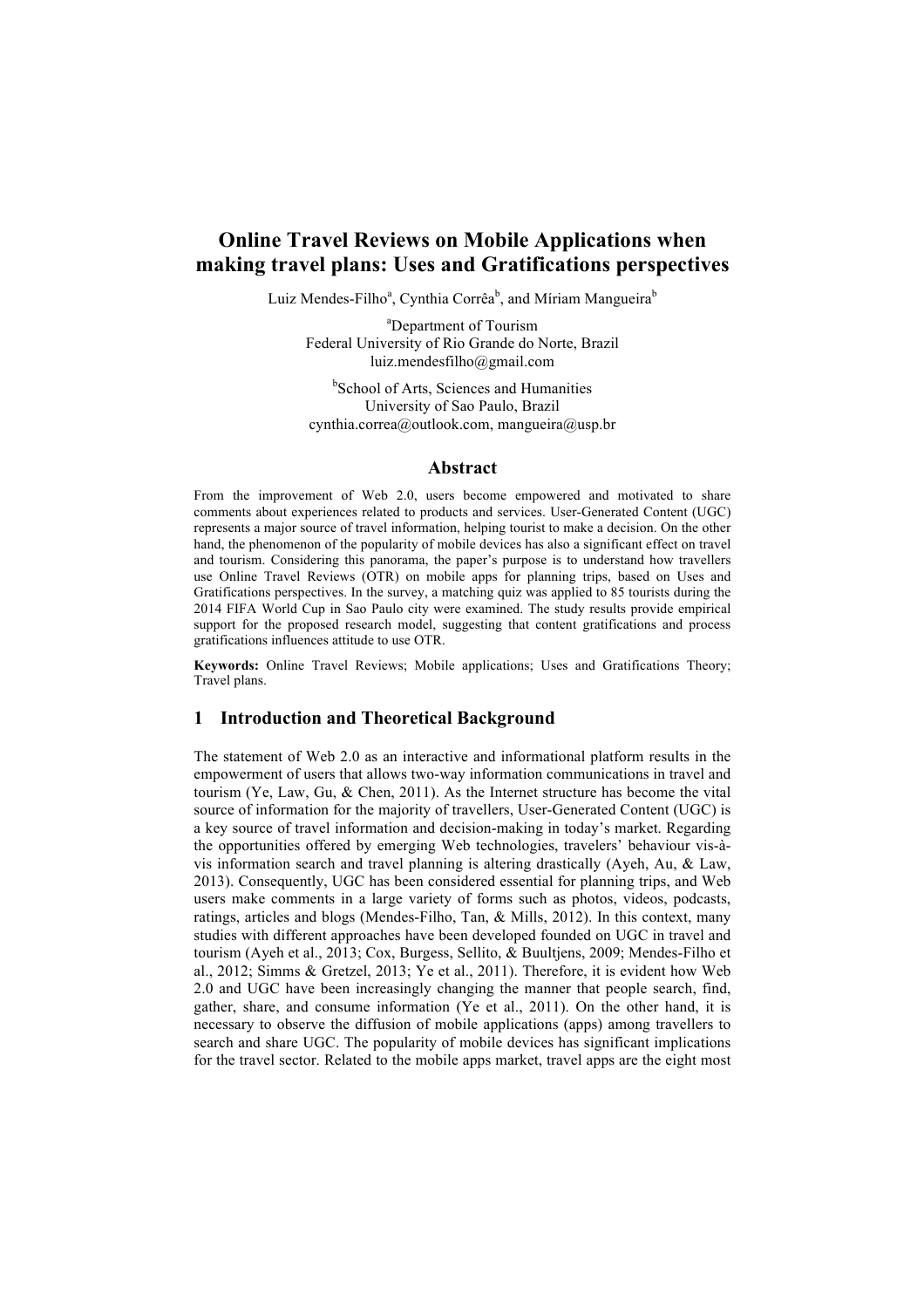popular being downloaded in 2014 (ETC, 2014). Observing the effects of UGC on the mobile market, this research aims to understand how travellers use Online Travel Reviews (OTR) on mobile apps when making travel plans, according to the perspectives of Uses and Gratifications (U&G) theory. OTR refers to a review posted on the Internet by someone who has experienced the travel destination, product or service that the review is made about. For the survey, a matching quiz was answered by 85 tourists visiting the city of Sao Paulo during the 2014 FIFA World Cup were examined. The U&G perspectives have been constituted an adequate approach for the study of Internet (Leung, 2003; Luo, Chea, & Chen, 2011; Parker & Plank, 2000; Ruggiero, 2000; Stafford, Stafford, & Schkade, 2004). Besides, U&G assume that the appropriate media and their messages can gratify the diversity of social and psychological needs. Social psychological origins of needs, values, and beliefs give rise to motives for behaviour, which may be guided by social circumstances into seeking gratifications through the consumption of media (Leung, 2003).

# **2 Methodology**

The technique chosen to test the research model was a field study, instrumented via quiz. Thus, a survey of tourists who used any form of OTR on mobile apps for planning trips was performed. Self-administered surveys were distributed to tourists during the 2014 FIFA World Cup, in the period from 19 June to 12 July, in tourist information centers and at FIFA Fan Fest in Anhangabaú valley, in Sao Paulo city. A total of 85 responses were deemed usable for data analysis. The largest amount of respondents was between 26-34 years old (42.3%), followed by 18-25 years old (36.5%); the majority of tourists were undergraduate (62.3%) and postgraduate (26%) students. Nineteen nationalities were represented with the largest proportions coming from Brazil (34.1%), Argentina (14.1%), Germany (8.2%), Colombia (6.0%), Spain and Chile (both with 4.7%). The most popular mobile apps used to read OTR were TripAdvisor.com (92.9%), Booking.com (72.9%), and LonelyPlanet.com (43.5%).

The research model was tested using Partial Least Squares (PLS), a technique for structural modeling that is suitable due to its reputation for robustness in handling small sample sizes (Straub et al. 2002). PLS Graph v3.0 was used to assess both measures of properties and relations specified in the structural model. The paths within the structural model were established by evaluating the research model in PLS that allows assessing if there are relationships among the constructs representing social gratifications, process gratifications, content gratifications, attitude, and intention to use OTR. These five contructs were assessed using a seven-point Likert scale, ranging from 1 (strongly disagree) to 7 (strongly agree). There were three items (questions) for each contruct. The questions not only were sourced from validated instruments, but also modified to focus on the use of OTR on mobile apps for travel planning. See below (Table 1) an example for each item representing the construct. To estimate the significance of path coefficients and test validity of the constructs, a bootstrapping technique to generate 200 samples of 85 data points each was used.

**Table 1.** Constructs measures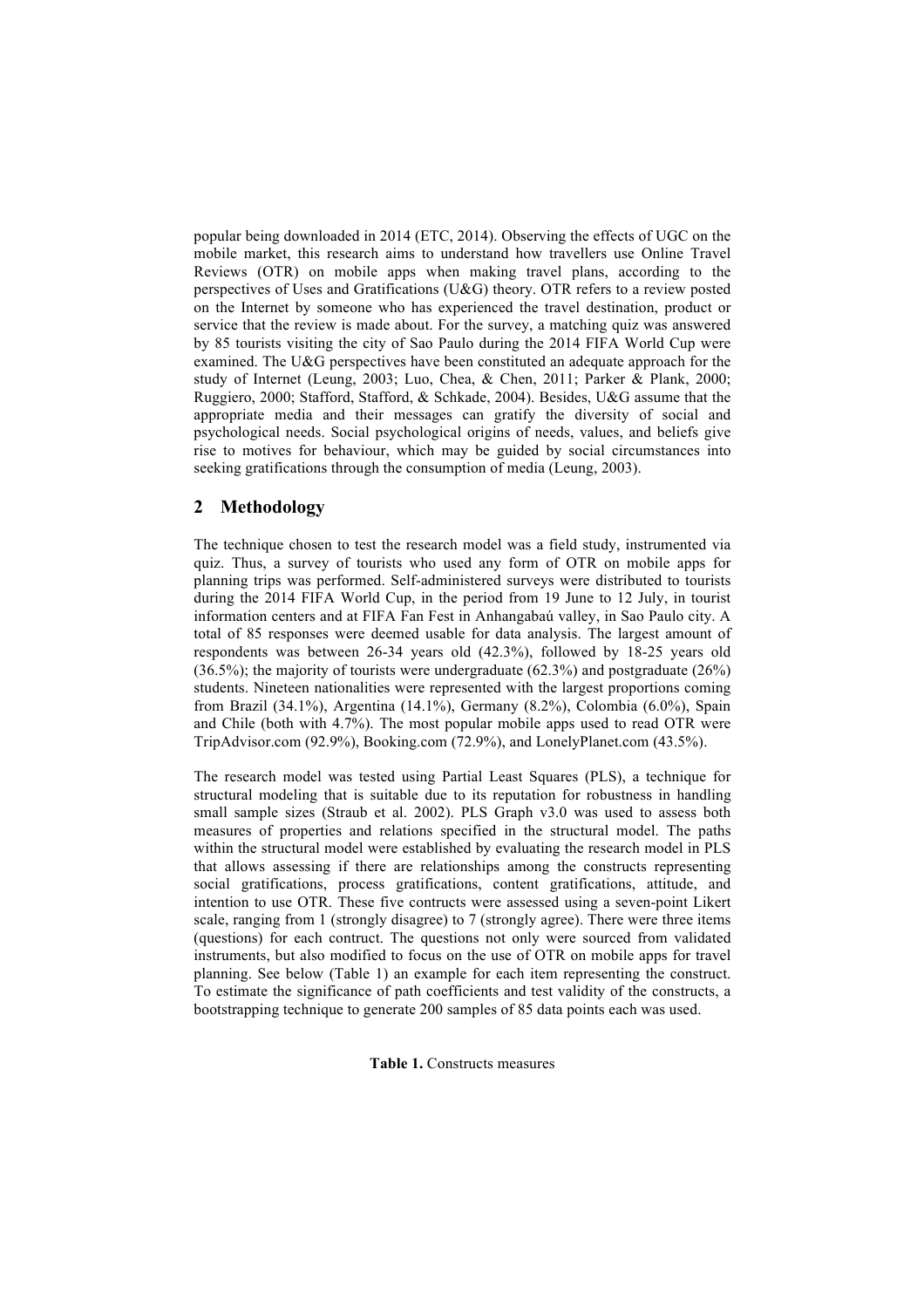| Construct | <b>Item</b>                                             | Source            |
|-----------|---------------------------------------------------------|-------------------|
| Social    | Based on the review rating, the OTR on mobile apps were | Cheung, Luo, Sia, |
|           | highly rated by other online travellers                 | & Chen (2009)     |
| Process   | OTR on mobile apps are very important to help me make   | Stafford et al.   |
|           | my travel plans                                         | (2004)            |
| Content   | Using OTR on mobile apps when I make my travel plans is | Davis, Bagozzi, & |
|           | pleasant                                                | Warshaw (1992)    |
| Attitude  | Using OTR on mobile apps when I make my travel plans is | Taylor & Todd     |
|           | a good idea                                             | (1995)            |
| Intention | I intend to use OTR on mobile apps the next time I make | Taylor & Todd     |
|           | my travel plans                                         | (1995)            |

#### **3 Results**

The PLS analysis involve two stages: the measurement model is tested to ensure the constructs have sufficient psychometric validity, and the structural model is then assessed through the path coefficients and the  $R^2$  values. The adequacy of the model was assessed by examining the reliability and validity of the measurement used to evaluate the constructs (Chin, 2010). Item loadings for the constructs, that is, social gratifications (0.787, 0.921, and 0.918), process gratifications (0.873, 0.860, and 0.838), and content gratifications (0.936, 0.951, and 0.933), attitude (0.929, 0.858, and 0.870), and intention (0.876, 0.901, and 0.894) are considered adequate for the assessment of the measurement model. The results reveal Composite Reliabilities (CR) ranging from 0.893 to 0.958, exceeding the recommended threshold value of 0.707 (Nunnaly & Bernstein, 1994), and, construct Average Variance Extracted (AVE) ranged from 0.771 to 0.884. Convergent validity is adequate when constructs exhibit an AVE of 0.50 (Fornell & Larcker, 1981). These results confirm that the constructs were realiable and valid. Also, the PLS analysis estimated the path coefficient of the research model. Figure 1 presents the path coefficients for each relationship, and the variance explained for each dependent variable. Results showed that most path coefficients was significant at a  $p \le 0.01$  level. A good fit model is established where there are significant path coefficients, acceptably high  $R^2$ , and internal CR of constructs (Gefen, Straub & Boudreau, 2000). The results presented by Figure 1 shows that the data fairly fit the model.



**Fig. 1.** The results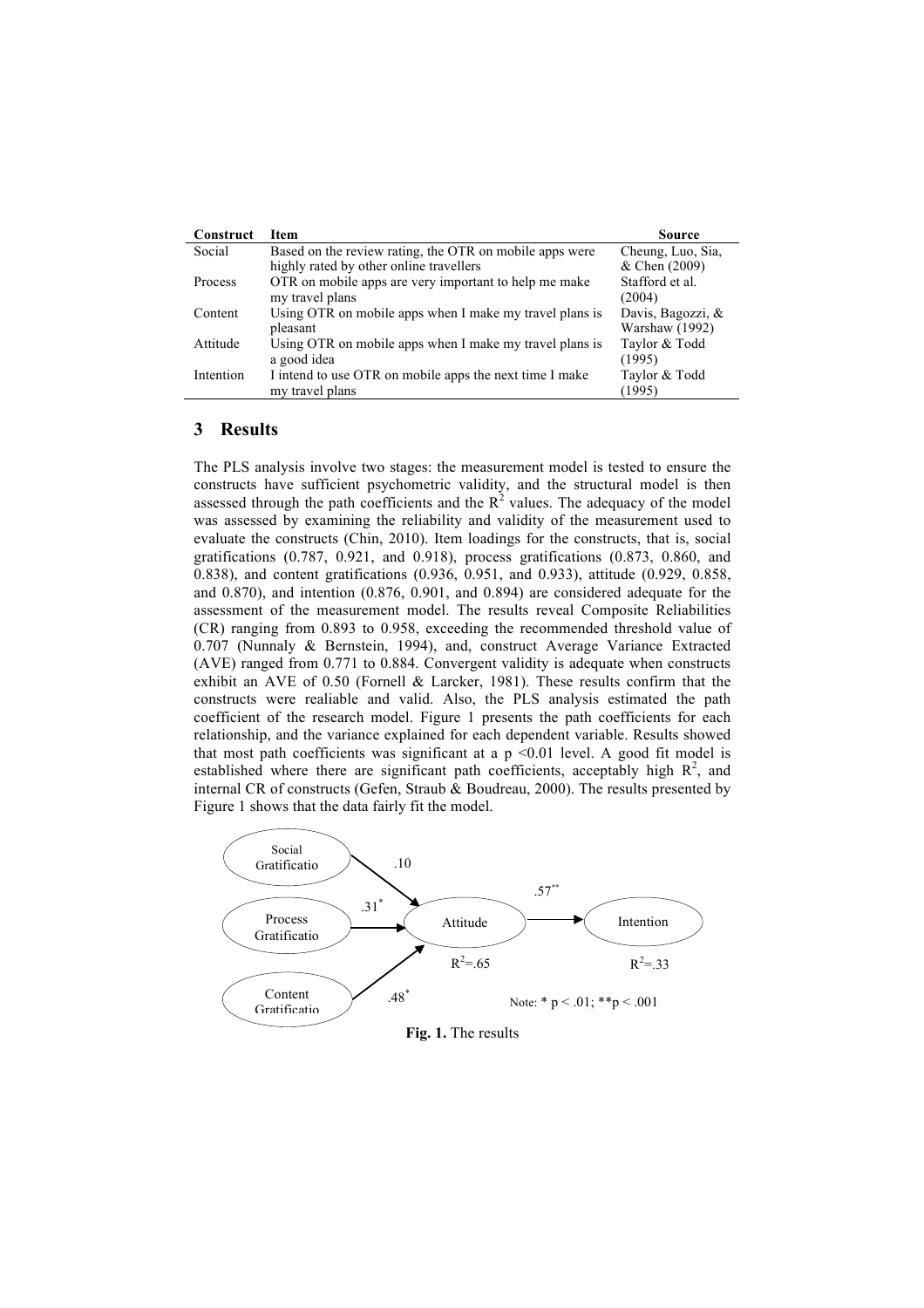Except for the path from social gratifications to attitude, all path coefficients specified in the model (shown in Figure 1) are significant, thus satisfying both the conservative criteria and the suggested lower threshold for significance. The model explains a significant amount of variation in the dependent variable, intention to use OTR on mobile apps when making travel plans ( $R^2 = 0.33$ ). Attitude ( $\beta = 0.57$ ,  $p < 0.001$ ) had a significant influence on intention to use OTR on mobile apps accounting for 33.2% of the variance in intention. This is consistent with previous research that showed the attitude as an important determinant of behaviour related to tourism (Ayeh et al., 2013). The PLS analysis for attitude ( $R^2 = 0.65$ ) found two motives that positively predict attitude to use OTR: content gratifications ( $\beta$  = 0.48,  $p$  < 0.001), and process gratifications ( $\beta$  = 0.31,  $p$  < 0.01). This finding is theoretically consistent with the expectation that online travellers will be motivated to use OTR on mobile apps for content gratifications and process gratifications (Stafford & Stafford, 2001). According to U&G research (Stafford & Stafford, 2001), people use media either for the content carried by the medium (such as entertainment), or for the simple experience of the media usage process (for example, using smartphones). These two constructs are characterised as content gratifications and process gratifications. Therefore, online travellers may be motivated by enjoyment of the usage processes of OTR websites on mobile apps when making travel plans, as well as online travellers may be motivated by the desire for using mobile technologies to make travel plans. On the other hand, the expectation that online travellers would be motivated by social uses and gratifications was not confirmed.

## **4 Conclusions and implications**

The findings provide a preliminary test of viability of the research model within the context of OTR on mobile apps using U&G theory. Prior studies have not considered the role of U&G theory through use of OTR on mobile apps as one of the key contextrelevant beliefs influencing traveller attitude and intention. The study results provide empirical support for the research model, suggesting that content gratifications and process gratifications influences attitude to use OTR. Thus, U&G theory looks well suited for examining Internet use in a customer context (Luo et al., 2011).

This study yields three implications for research. First, it contributes to a broader understanding of the U&G theory in the context of OTR on mobile apps when making travel plans. Second, the results illustrate an example of how online travellers may be motivated by enjoyment of the usage processes of OTR on mobile apps, and how online travellers may be motivated by the desire for using mobile apps to make travel plans. Third, the outcomes from this pilot study might be useful to service providers in the travel sectors. For example, the model would help them understand that the content and process gratifications of using OTR on mobile apps ultimately influence consumer decision-making.

PLS is a useful analysis tool given the use of relatively small sample of 85 observations. Since these are the preliminary results of a pilot study, findings cannot be generalised until the actual data collection is carried out. The study discussed in